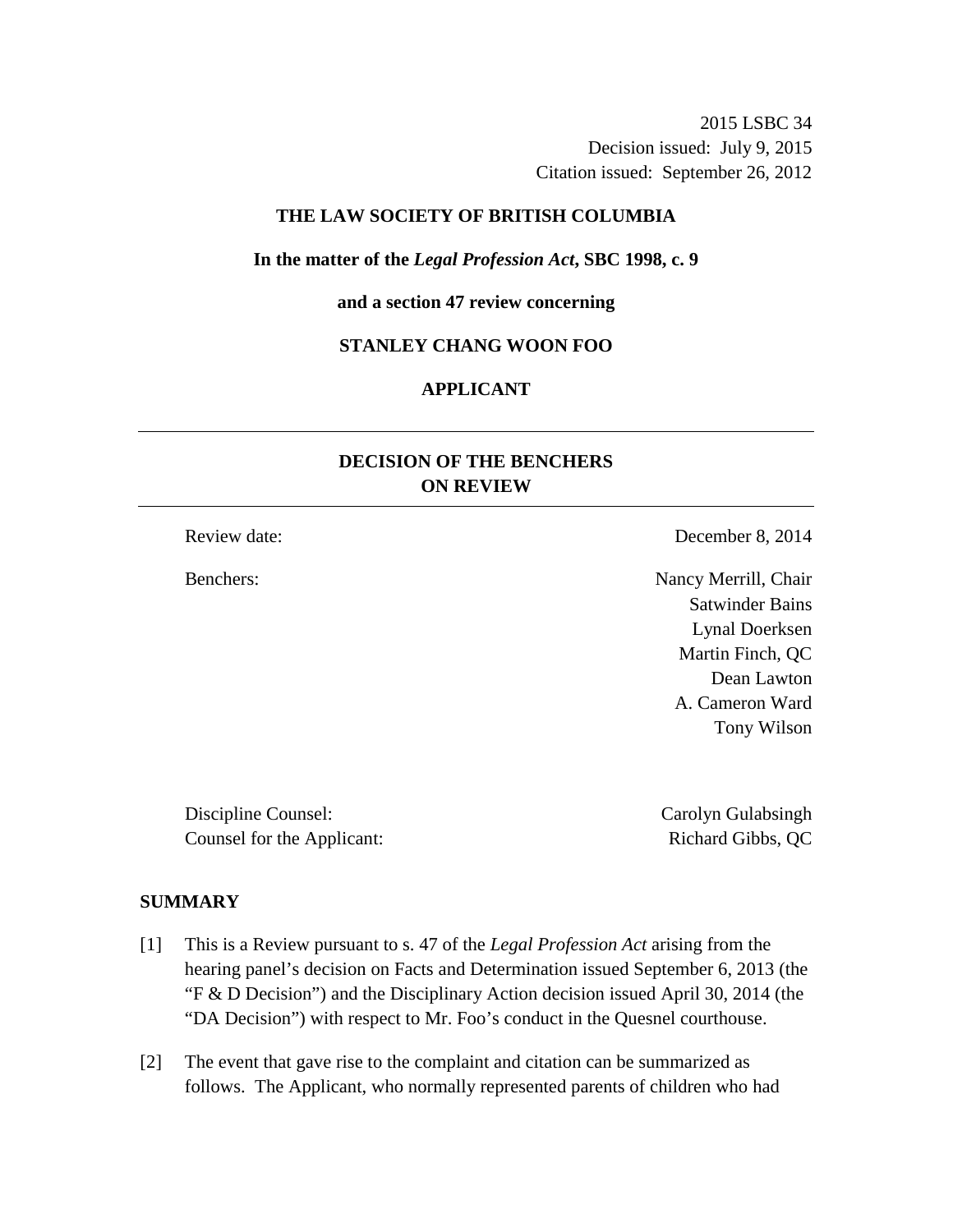been apprehended by the Ministry of Children and Family Development, saw a Ministry social worker ("AM"), whom he had never met, in a hallway of the Quesnel courthouse and asked "Are you 'AM' … the social worker?" The social worker answered "maybe –who's asking?" The Applicant then said "I should shoot you … you take away too many kids."

- [3] The evidence clearly established what the Applicant said to AM, and there is no dispute in terms of the words said.
- [4] Was the hearing panel correct in determining that this comment, in the circumstances, constituted professional misconduct?
- [5] The hearing panel found that the Applicant committed professional misconduct in respect of such comment and ordered a two-week suspension, plus costs.
- [6] The Notice of Review sets forth a number of grounds for review that can be summarized as follows:
	- (a) Did the hearing panel err in finding the Applicant's conduct at the Quesnel courthouse whereby he stated to a social worker for the Ministry of Children and Family Development that he "should shoot" her because she "takes way too many kids" constitutes professional misconduct?
	- (b) Was the hearing panel correct in ordering a two-week suspension?
	- (c) Was the hearing panel correct in ordering costs under Rule 5-9, Schedule 4 (costs tariff)?
- [7] In an Agreed Statement of Facts ("ASF") signed by the Applicant on April 4, 2013, he admitted the facts underlying the conduct and that the only issue in dispute was whether or not the admitted facts constituted professional misconduct.
- [8] The Law Society submitted that the review should be dismissed on the basis that the hearing panel did not err as alleged by the Applicant or at all, and was correct in its determination of professional misconduct and correct in ordering the suspension and costs. In particular, it was the Law Society's submission that:
	- (a) the evidence clearly established what the Applicant said to the social worker and the evidence amply supports the hearing panel's finding as to the context in which his comments were made;
	- (b) the hearing panel made no error in the test for professional misconduct or its application of that test;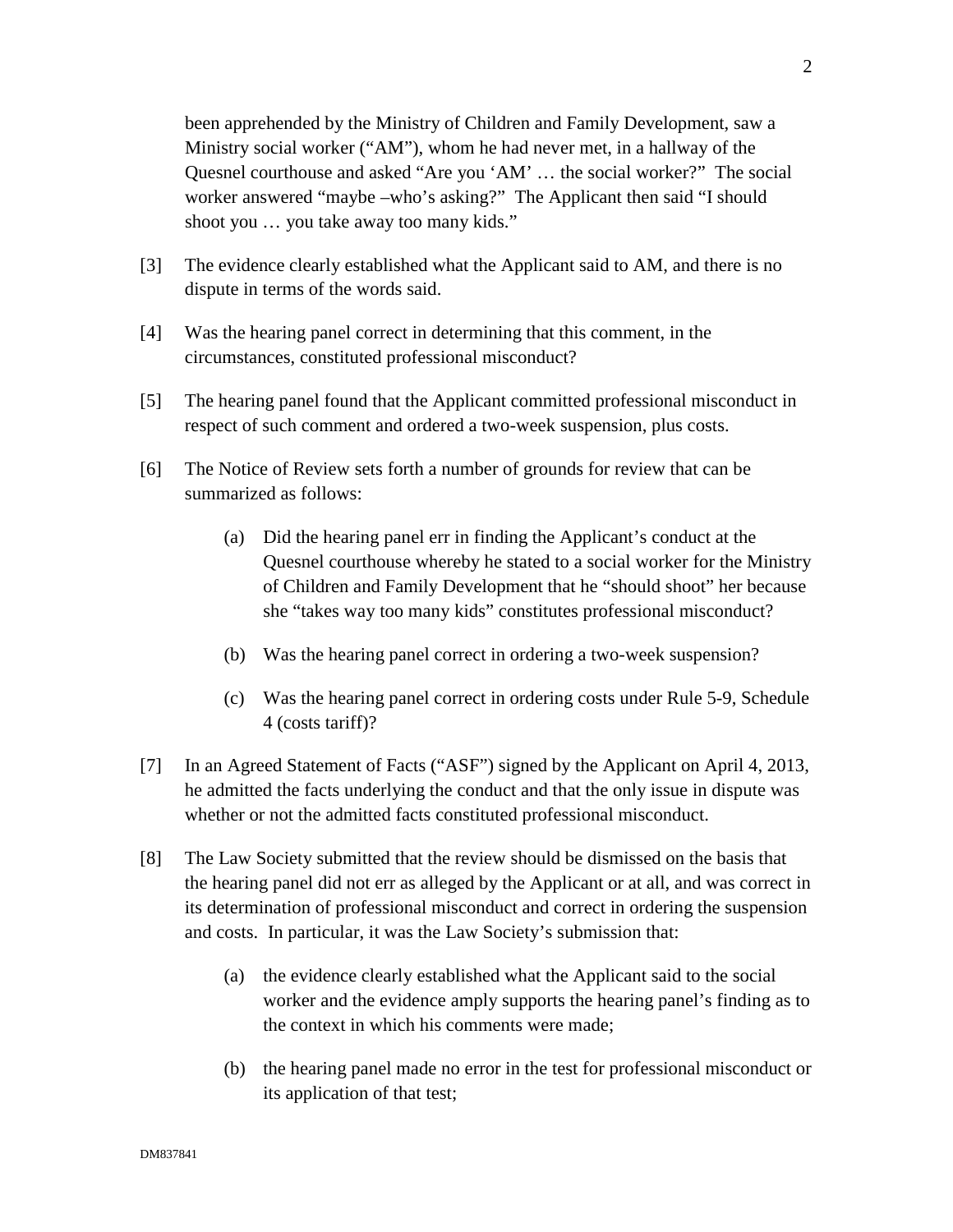- (c) the hearing panel correctly found that, even if the Applicant intended to make a joke, the context in which the joke was made met the marked departure test for professional misconduct;
- (d) the hearing panel's failure to consider s. 2(b) of the *Canadian Charter of Rights and Freedoms* (the "*Charter*") was not in error in that, assuming the Applicant's comment is protected under s. 2(b) of the *Charter,* the balancing of the competing interests still warrants a finding of professional misconduct.

# **STANDARD OF REVIEW**

- [9] This Review is governed by s. 47 of the *Legal Profession Act* (the "*Act*")*.* Pursuant to s. 47(5) of the *Act,* the Benchers on Review may either confirm the decision under review or substitute any other decision the hearing panel could have made pursuant to s. 38(5) of the *Act.* The applicable standard of review is "correctness." The Review panel has the right to substitute its view for that of the hearing panel if the Review panel finds that it was incorrect.
- [10] The review panel in *Law Society of BC v. Hordal,* 2004 LSBC 36 (at paragraph 18), held that the correctness standard as it relates to disciplinary action is informed by the reasonableness test. If a disciplinary action is "reasonable" or within the range of sanctions levied for similar misconduct, the correctness test will be satisfied. The panel in *Hordal* said:

In considering questions regarding the correctness of the magnitude of a fine, or of the duration of a suspension, the Benchers must examine the impugned conduct and determine if the proposed penalty falls within a "range" of penalties that have been applied in similar situations in the past. This examination is often referred to as a "reasonableness" test, and in our view that characterization is sometimes wrongly contrasted with the correctness test. It is the view of the Benchers that to be correct, the proposed fine or suspension duration must be "reasonable" or within the range of appropriate penalties for similar delicts. In other words, the "correctness" test is informed by the "reasonableness" test. If it falls outside of that range, it will not be correct and it will be necessary for the Benchers to substitute their determination of the correct fine amount or the correct suspension duration in those circumstances.

[11] In terms of whether a review panel should modify the decision of the original hearing panel, the review panel in *Hordal* determined that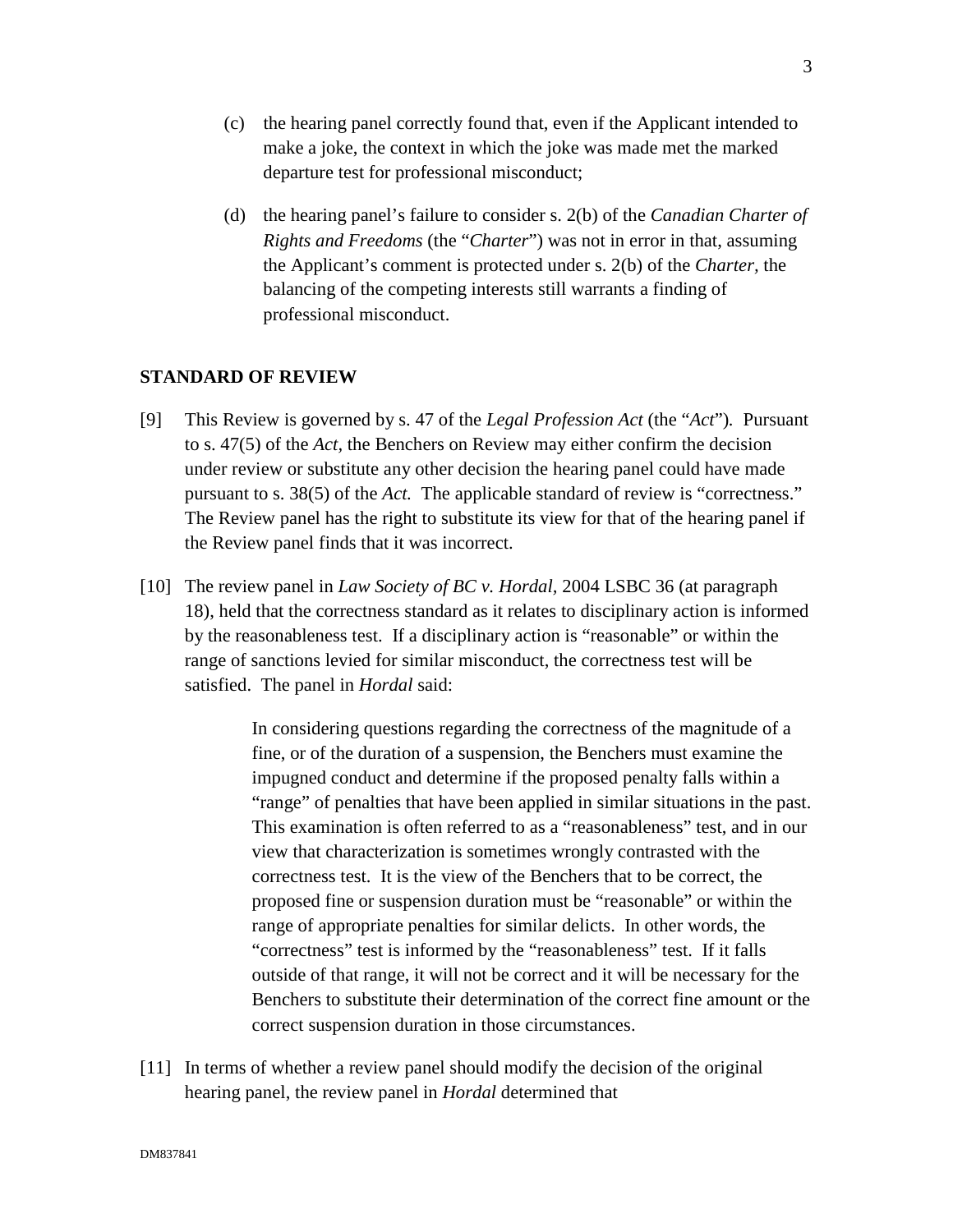… it would be improper for the Benchers to interfere with the fine quantum and/or suspension duration, as it was suggested that conduct by the Benchers would amount to "tinkering" with the determination of the Hearing Panel. Within certain parameters, we agree that it is inappropriate for the Benchers to "tinker" with determinations by a Hearing Panel.

- [12] *Hordal* was considered by the review panel in *Law Society of BC* v. *Chiang,* 2014 LSBC *55,* where it held at paragraph 28 that the correctness standard is subject to two qualifications:
	- (a) if factual matters are in dispute and the initial hearing panel made factual findings grounded in an assessment of credibility, the review panel should show deference to the hearing panel in respect to those factual findings; and
	- (b) in reviewing a suspension order, the review panel should consider the hearing panel's decision to order the suspension, and the duration of that suspension, to be correct if it falls within an appropriate range.

### **DISCUSSION**

- [13] Counsel for the Applicant submitted that the comment to the social worker that he "should shoot" her because "she takes way too many kids" did not amount to professional misconduct for the following reasons:
	- (a) It was not a threat because it was neither meant as a threat nor interpreted as a threat by the social worker. The Applicant was attempting to be funny, and even the social worker to whom the comment was directed did not actually believe the threat would be acted on but found it to be highly inappropriate;
	- (b) The comment by the Applicant was in the nature of banter, which was a result of the social worker's relaxed demeanour and her "playful social gambit" when the Applicant addressed her in the hallway of the Quesnel courthouse. Specifically, when the Applicant asked, from 20 feet away, "Are you "AM" the social worker?" she responded "maybe, why?" This seemingly set the stage for a joking banter between the Applicant and the social worker when the "shooting" comment was made. It was Mr. Gibbs' position that the Applicant was trying to be funny, even though the joke fell remarkably flat, and was remarkably unfunny;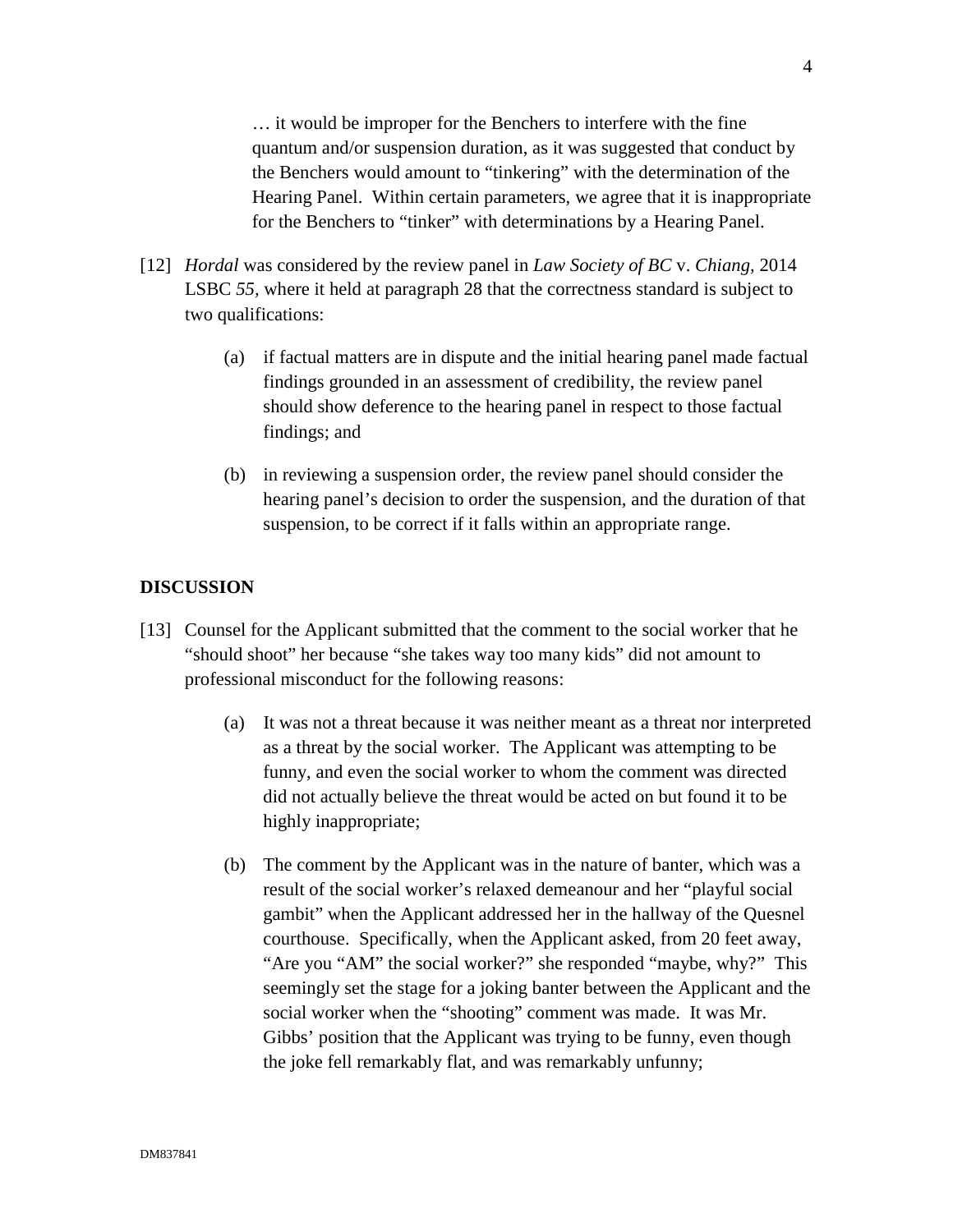- (c) The Applicant was a "socially awkward, bombastic lawyer, from a different cultural background," and the shooting comment was "nothing more than an awkward attempt to be funny";
- (d) There was a six-month delay between the date of the incident and the date when the matter was eventually reported to the Law Society. The allegation was made that there were those in the Ministry of Children and Family Development who would prefer not to see the Applicant working in the Quesnel area anymore because he represented clients opposing the Ministry of Family and Child Services; and
- (e) The hearing panel failed to mention or consider the Applicant's fundamental freedom under s. 2(b) of the *Canadian Charter of Rights and Freedoms*, namely the freedom of opinion and expression, subject only to such reasonable limits prescribed by law as can be demonstrably justified in a free and democratic society.
- [14] The hearing panel determined that the comment amounted to professional misconduct because it was a marked departure from the conduct the Law Society expects of lawyers. *Law Society of BC v. Martin*, 2005 LSBC 16, prescribes a test for marked departure as follows: "whether the facts as made out disclose a marked departure from that conduct the Law Society expects of its members; if so, it is professional misconduct."
- [15] In *Re: Lawyer 12*, 2011 LSBC 35, the review panel (majority and minority decisions) determined that the test for marked departure also required the element of "culpable neglect" and that, if the alleged "marked departure" was the result of events beyond the lawyer's control or the result of an innocent mistake, it was likely not a marked departure.
- [16] It is the Review Panel's decision that the hearing panel did not err on the issue of the comment being a threat and merely joke. Although "I should shoot you …. You take away too many kids" was not meant as a threat, in AM's interview with the Law Society, (admitted as evidence at the hearing on Fact and Determination) AM admitted taking Mr. Foo's comments as a threat, although she did not believe the Applicant would act on that threat. Said the panel:

Even if the Respondent did not intend to intimidate or threaten AM with his comments, the Panel finds that he was irresponsible and did not adequately consider the impact that his words (specifically, that he "should shoot" her and that she "takes away too many kids") would have in this emotionally charged situation where parents are in conflict with the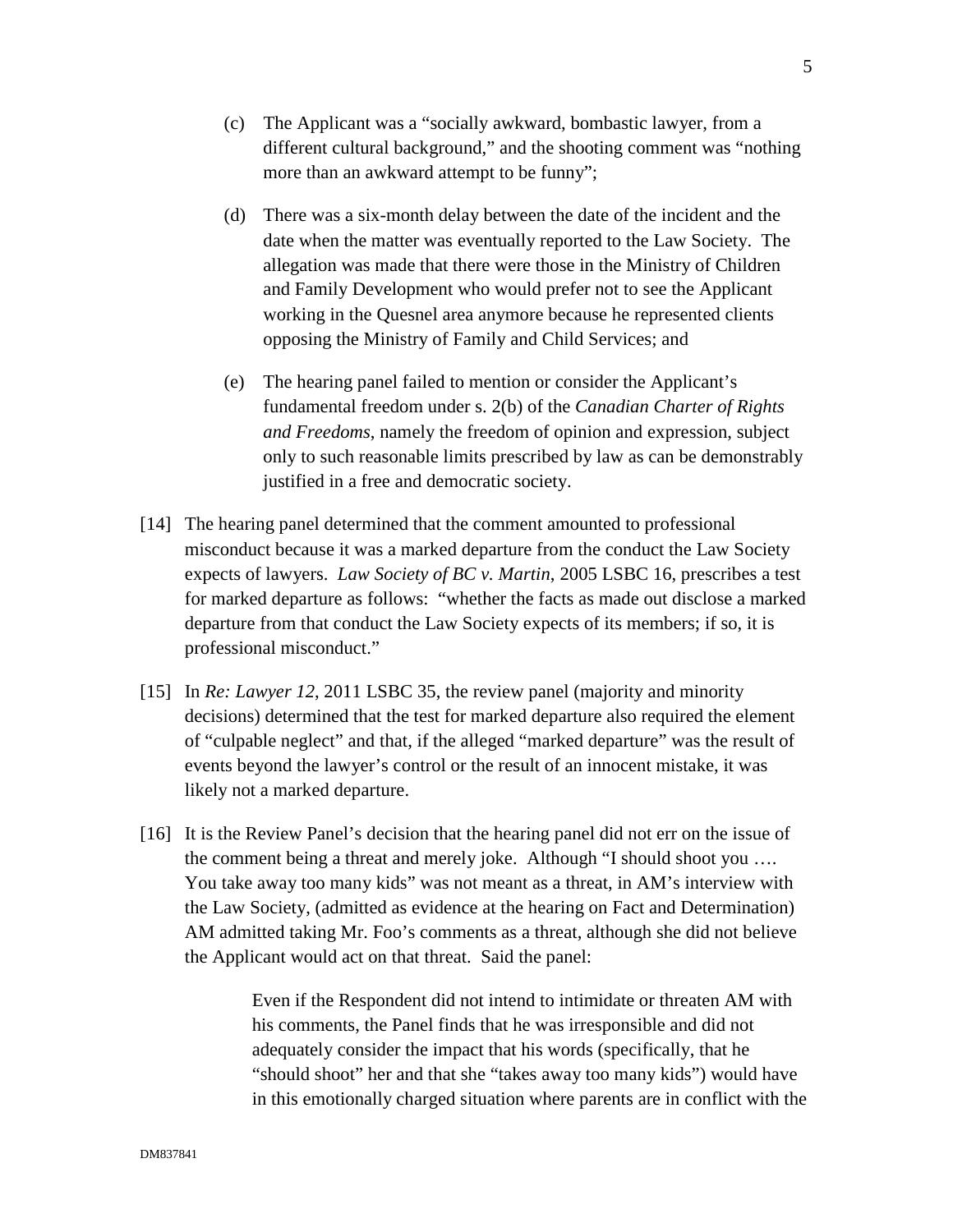Ministry and where others outside the courtroom would overhear his comments.

- [17] We agree with the position of the Law Society, namely, that it is not necessary to prove that the words were intended to be threatening in order to prove professional misconduct.
- [18] Mr. Foo's counsel submitted that the comment made by the Applicant to AM was not a comment that amounted to professional misconduct, but instead, was nothing more than "playful banter" by a "socially awkward, bombastic lawyer, from a different cultural background … attempting to be funny."
- [19] Whether the Applicant was from a different cultural background, or was socially awkward, or was simply attempting to be funny, should not take away from or excuse the words themselves. "I should shoot you … You take away too many kids" cannot not be perceived as a joke or playful banter when said in a courthouse to a social worker who dealt in the emotionally charged environment of child apprehension, notwithstanding that there may have been nervous laughter at the time the comment was made. We agree that the hearing panel correctly applied the test for marked departure, even if the comment was meant as a joke.
- [20] The six-month delay between the date of the incident and the date when the matter was eventually reported to the Law Society does not in any way mitigate the inappropriateness and severity of the "shoot the social worker" comment. AM made a complaint to the police within a week of the event, which means she found the comment to be serious enough to make the complaint. A complaint was subsequently made to the Law Society, which led to the citation. Nothing turns on the delay. The allegation that the Ministry of Children and Family would prefer not to see the Applicant working in the Quesnel area anymore because he represented opposing clients is mere speculation and is not substantiated by any evidence. Moreover, whether the Ministry would prefer not to see the Applicant in Quesnel anymore is not relevant to whether the comment itself, in the context that it was made, was a marked departure. We agree with the Law Society's position that the reason a complaint is made is not relevant to the assessment of whether the conduct complained of constitutes professional misconduct.
- [21] It is suggested by counsel for the Applicant that AM's demeanour, or her comment to the Applicant ("who's asking?" when he called out her name), somehow gave the Applicant licence to "joke around" with AM. However, in humour, everything depends on context, circumstances and timing. In Mr. Foo's case, he lacked the common sense to appreciate that the context, circumstances and timing of his attempt at humour were profoundly wrong. The quip: "I should shoot you … You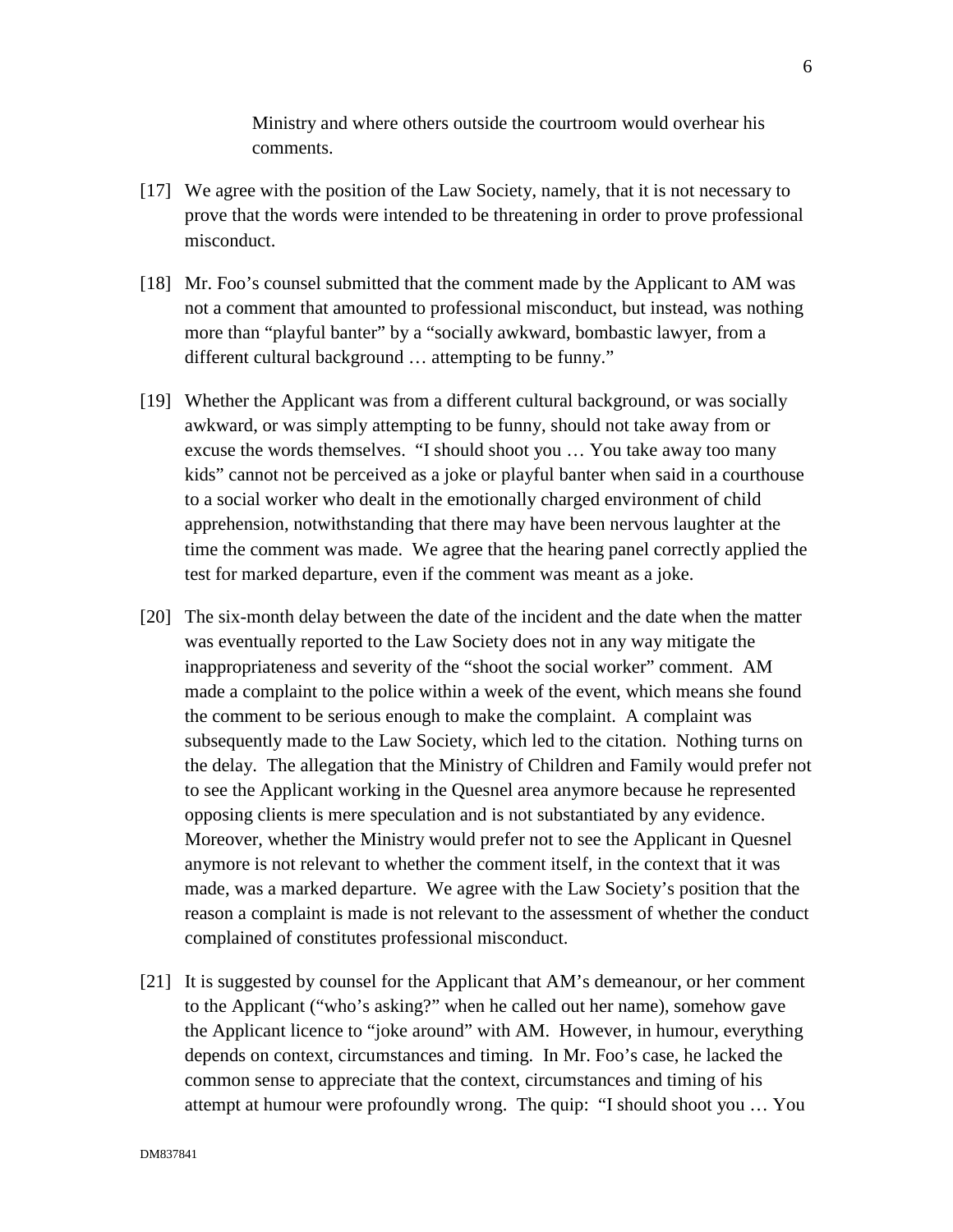take away too many children" spoken in a courthouse by a lawyer to a female social worker, whom that lawyer had never met, involved in the apprehension of children was more likely to be construed as a threat than a joke, and the comment can only be construed as a marked departure from that conduct the Law Society expects of lawyers.

- [22] Accordingly, we agree with the submission of the Law Society. Where a male lawyer attempts to make a joke that involves violence to a woman unknown to him, who represented parties adverse in interest to parties the lawyer represented, in a courthouse, in front of a partisan audience, it is clearly a marked departure from the standard the Law Society expects of lawyers. Lawyers are free to joke, but are expected to exercise the etiquette, decorum and common sense to appreciate what is appropriate to the situation and setting. In short, this comment was not suitable for this situation and setting.
- [23] Lawyers should not be joking about shooting social workers in courthouses for the same reason that aircraft passengers should not be joking about bombs in airplanes. In particular, lawyers cannot and should not make jokes in the workplace that target violence against other persons in the workplace, particularly women. Had the comment been made at a house party in circumstances where AM and the Applicant had a professional or personal relationship where they could joke around about any topic, a comment such as this would likely not have amounted to a marked departure because it would likely have been interpreted as a joke; albeit a poor one.
- [24] Humour always depends on circumstances, timing and context. As there was no professional or personal relationship between them, because AM was involved in an emotionally charged environment of apprehending children and having to deal with the parents of those children in her position with the Ministry, and because the comment was made in a courthouse with other people around, the timing, context and circumstances for any joke of this kind could not have been worse. Accordingly, we find that the hearing panel did not err in its finding that the Applicant's comment amounted to professional misconduct.
- [25] Counsel for the Applicant raised a *Charter* argument, namely that the hearing panel failed to mention or consider Mr. Foo's fundamental freedom under s. 2(b) of the *Canadian Charter of Rights and Freedoms*, namely the freedom of opinion and expression, subject only to such reasonable limits prescribed by law as can be demonstrably justified in a free and democratic society. The Applicant did not challenge the constitutionality of any code of conduct applicable to him.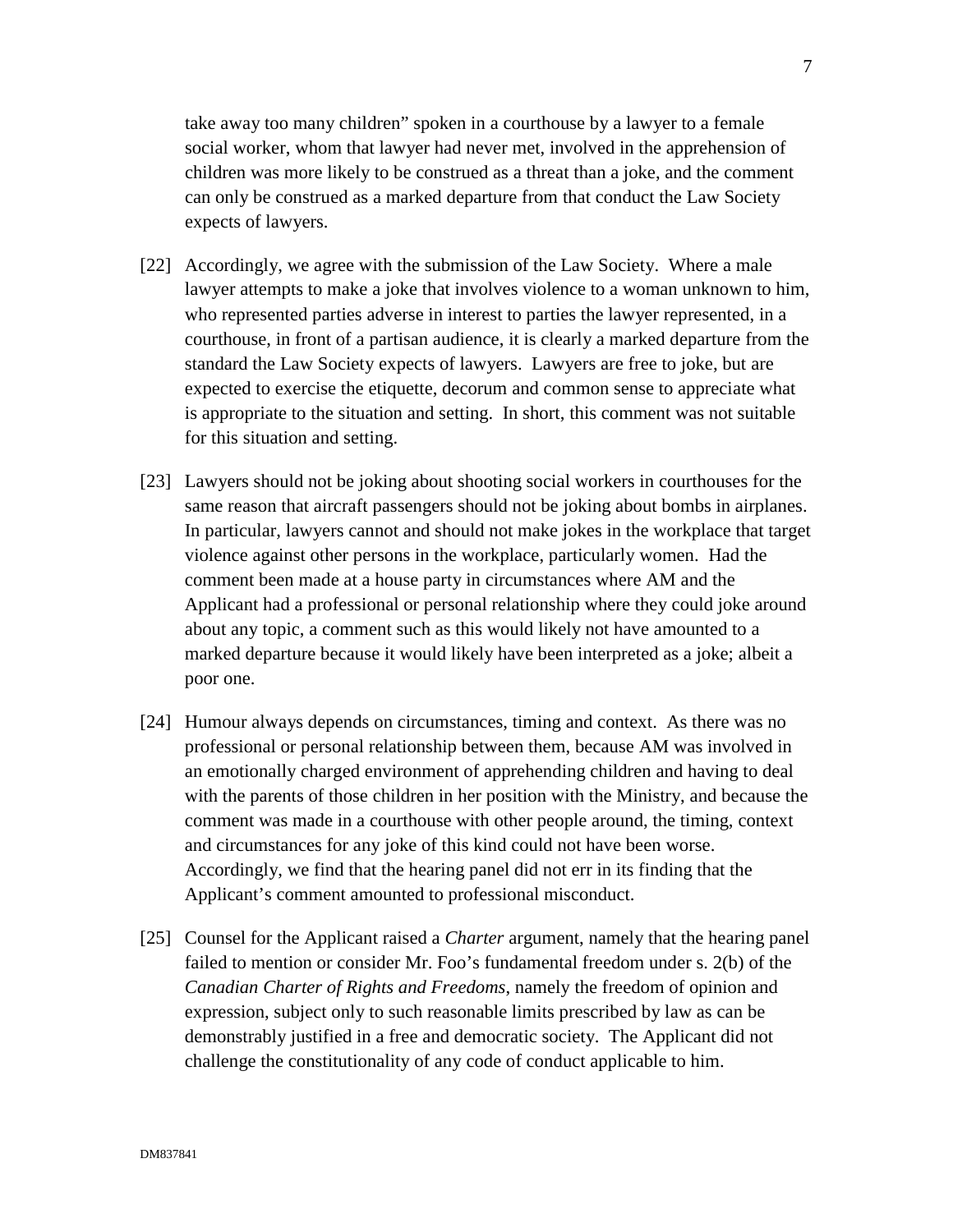- [26] The Applicant has been called to the Bar in three different jurisdictions: Ontario, British Columbia and New York State. He has been a member of the British Columbia bar since 1995. At the hearing on Facts and Determination, the Applicant was represented by counsel. Surprisingly, neither his then counsel, nor the Applicant, raised s. 2(b) of the *Charter of Rights and Freedoms*. Accordingly, the hearing panel did not consider s. 2(b) of the *Charter* because the Applicant and his counsel neglected to raise it.
- [27] Nevertheless, no objection having been raised on behalf of the Law Society, the Review Panel must address the issue raised by Mr. Foo's current counsel. The leading case on this issue is *Doré v. Barreau du Québec*, 2012 SCC 12, which determined the framework to be applied with respect to administrative tribunals tasked with the responsibility of disciplining lawyers when the right to freedom of expression is engaged.
- [28] The test for professional misconduct when considering conduct that engages in *Charter* protected values is *Law Society BC v. Harding*, 2013 LSBC 25. The test is as follows:

... the test is whether the facts made out disclose a marked departure from the conduct the Law Society expects of its members, having properly balanced the relevant *Charter* value with the Law Society's public mandate and objectives; if so, it is professional misconduct.

Accordingly, a finding of professional misconduct must properly balance any freedom of expression right that the Applicant has against the Law Society's mandate to protect the public interest in the administration of justice.

- [29] In *Doré*, the Supreme Court of Canada considered an appeal of a Québec lawyer who was disciplined by the Barreau du Québec for his conduct in writing a "personal" letter to a judge, which contained extremely critical remarks about the judge, after the judge criticized the lawyer in court and in the judge's written decision. The initial hearing panel found that the letter was "likely to offend and is rude and insulting" and that the statements made by the lawyer in the letter had "little expressive value." The panel determined that the letter was not private, because the lawyer had written the letter in his capacity as a lawyer.
- [30] The lawyer appealed to the Supreme Court of Canada, and argued that the Code of Ethics, as they pertained to his criticism of the judge, violated his free speech rights protected by s. 2(b) of the *Charter*. In terms of administrative tribunals, the Supreme Court of Canada, at paras. 55 and 56, provided some guidelines for this issue: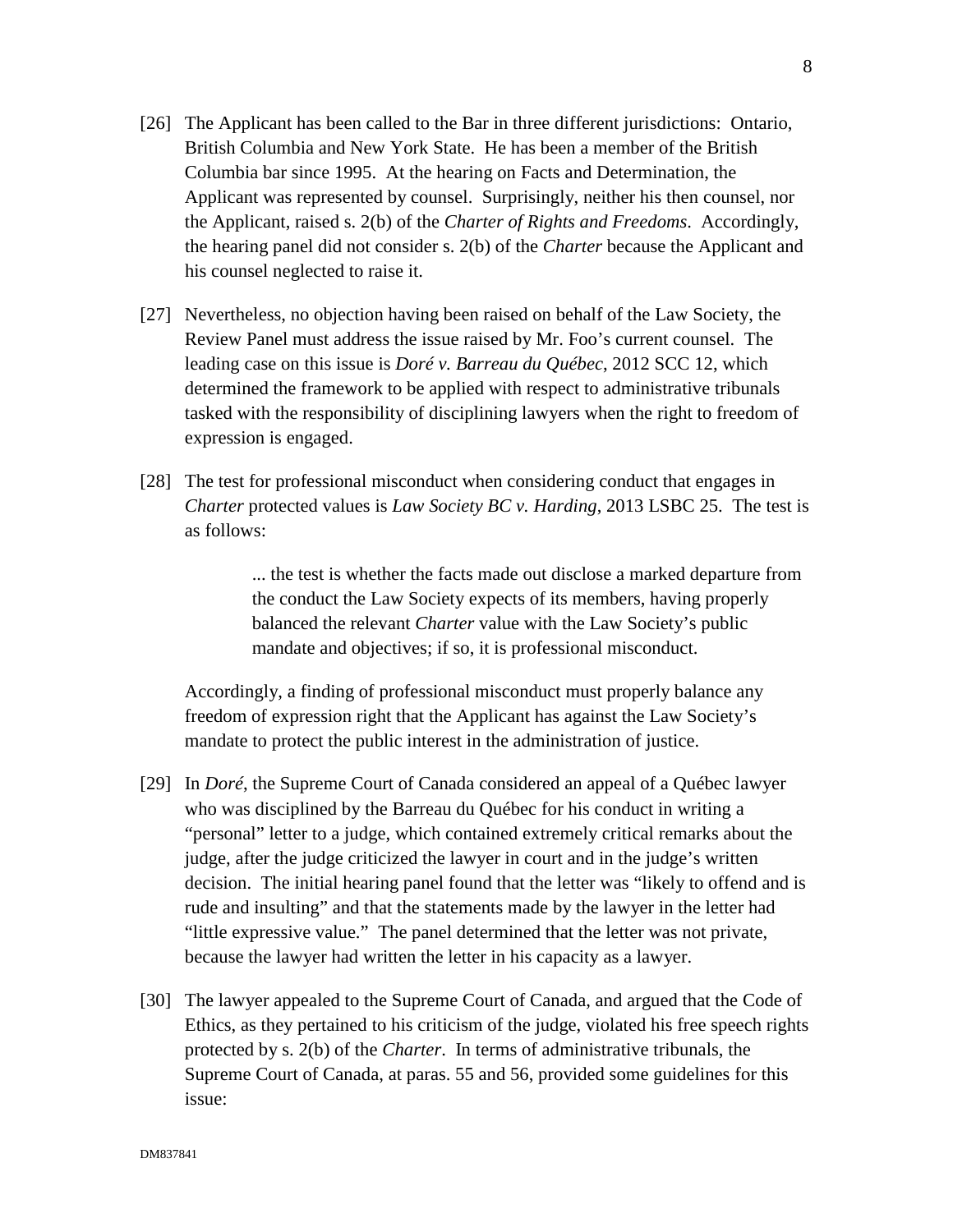- (a) How then does an administrative decision-maker apply *Charter* values in the exercise of statutory discretion? He or she balances the *Charter* values with the statutory objectives. In effecting this balance, the decision-maker should first consider the statutory objectives. ...;
- (b) Then the decision-maker should ask how the *Charter* value at issue will best be protected in view of the statutory objectives. This is at the core of the proportionality exercise, and requires the decision-maker to balance the severity of the interference of the *Charter* protection with the statutory objectives.
- [31] In *Pearlman v. Manitoba Law Society Judicial Committee,* [1991] 2 SCR 869, the Supreme Court of Canada held that the infringement of a *Charter* right was justified by the Law Society of Manitoba's objectives of protecting the administration of justice and the public. Said the court, "if an autonomous Law Society is to enforce a code of conduct among its members, as indeed is required by the public interest, a power to discipline its members is essential."
- [32] We are persuaded by the Law Society's submission on this issue, namely, that a licence to practise law is a privilege, and not a right. Those who are licensed must accept that, in exchange for the privilege of membership in the Law Society, they must comply with the rules or limits the Law Society, as the regulator, may make about a licensee's conduct and behaviour.
- [33] The question in this case is whether or not the hearing panel unreasonably impeded Mr. Foo's right to freedom of expression by finding that his conduct constituted professional misconduct and disciplining him for that conduct. Mr. Foo's comment that he "should shoot" AM because "she takes away too many kids" is a statement that is not protected under his right to freedom of expression under s. 2(b) of the *Charter*.
- [34] In *R v. Khawaja*, 2012 SCC 69, the Court found "It makes little sense to exclude acts of violence from the ambit of s. 2(b), but to confer protection on threats of violence. ... Threats of violence, like violence, undermine the rule of law. … They undermine the very values and social conditions that are necessary for the continued existence of freedom of expression. … Threats of violence fall outside the s. 2(b) guarantee of free expression."
- [35] The Review Panel agrees with the position of the Law Society that the finding of professional misconduct is not a disproportionate response to the conduct and does not unreasonably limit Mr. Foo's right of to freedom of expression. This is because the comment involved a threat of violence that was, in and of itself, harmful,